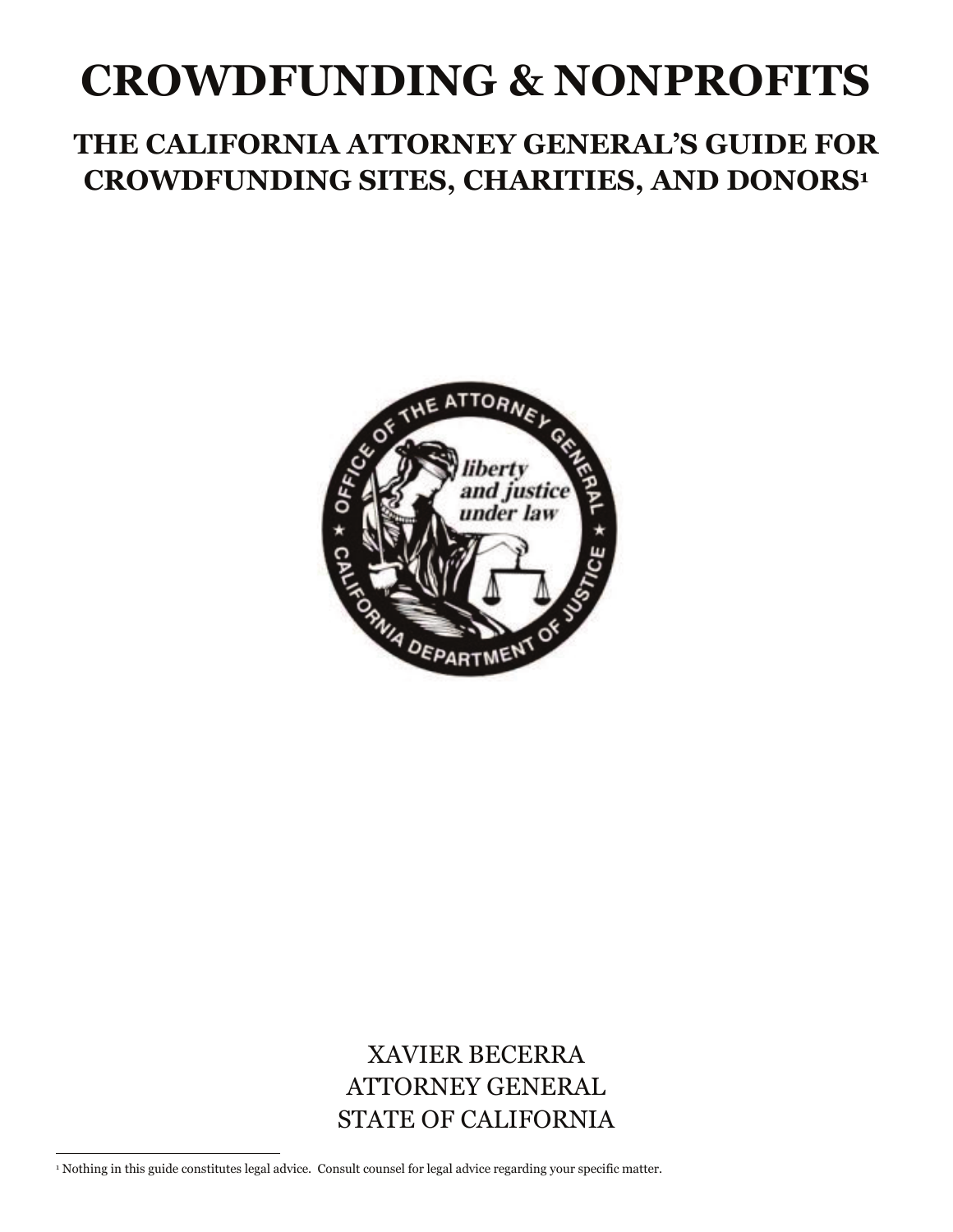# **INTRODUCTION**

 funds. This is a new twist on an old practice. In times of need people have always reached out to their families and friends for help. Crowdfunding sites tap into these connections and make it easier to ask a wider audience for more money without the social friction that accompanies asking for money. These sites provide engaging and easy-to-use interfaces to those who may not have the ability to build their own site. The individual business models vary, but many employ "gamification" techniques each donation – usually 5-15 percent. Crowdfunding sites provide an online place for individuals, businesses, and/or nonprofits to solicit (e.g., trackable fundraising goals) and social media integration to encourage donations. Donations are made to the site and then disbursed to the solicitor. In exchange, the sites may take a portion of

This guide focuses on the use of crowdfunding sites for charitable solicitations. In order to protect the public and ensure transparency, charitable solicitations are subject to government oversight. Crowdfunding sites are not exempt from regulatory oversight. If a crowdfunding site meets the legal definition of a commercial fundraiser or fundraising counsel then they are required to register with the Attorney General's Registry of Charitable Trusts and comply with all reporting requirements. Below we discuss applicable laws<sup>2</sup> so that crowdfunding sites and charities can ensure that they are in compliance. We then discuss best practices for crowdfunding sites and the charities and donors who use them.

# **HOW CHARITIES USE CROWDFUNDING SITES**

## **CHARITY CREATED PAGE**

Instead of building and publicizing their own site, charities can simply set up a page on an existing crowdfunding site. The hope is that people in their social network will also share the charity's page thus expanding the possible pool of donors. Donors then follow a link to the charity's page where they can make a donation (often through a third-party payment processor). The charity will then receive the funds at some later date.

## **SUPPORTER CREATED PAGE**

 fundraising tool, it creates additional risks because the "supporter" may retain funds ostensibly raised for charity. Without an accounting, with supporting financial records, a charity may not become This model is similar to the one above except, instead of a charity creating its own page, a supporter creates a page to raise money on behalf of their favorite charity. Though this can be an effective aware of potential diversion of charitable assets.

l 2 The statutes listed are excerpts and do not represent the entirely of applicable law.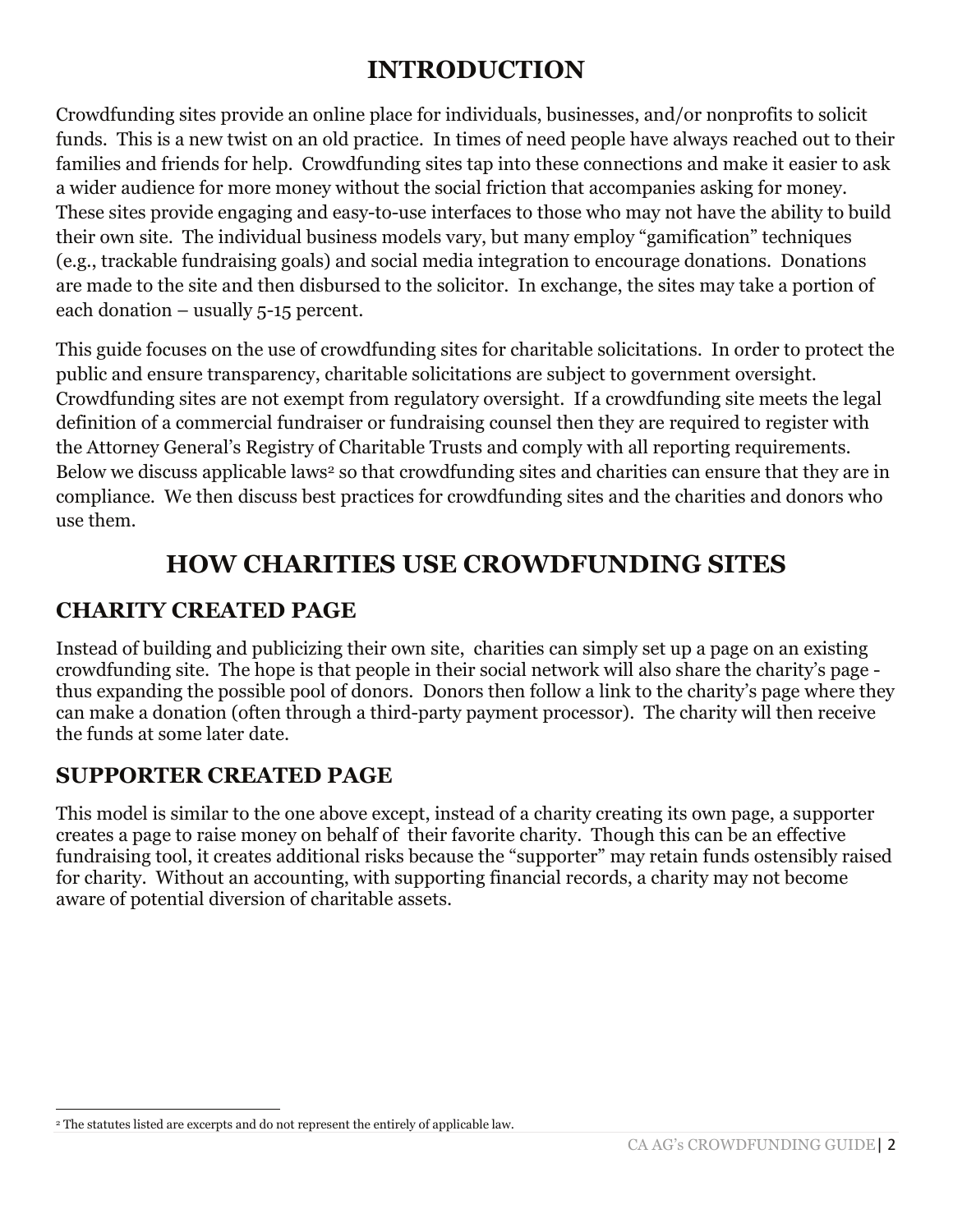# **APPLICABLE LAW**

# **DEFINITIONS & EXAMPLES**

 **Commercial Fundraisers for Charitable Purposes:** A commercial fundraiser is an individual or entity that is paid to solicit donations on behalf of a charity. Commercial fundraisers may be paid a flat fee or percentage of the donations collected in the charity's name.

#### **Government Code 12599.**

- (a) "Commercial fundraiser for charitable purposes" means any individual, corporation, unincorporated association, or other legal entity who for compensation does any of the following:
	- (1) Solicits funds, assets, or property in this state for charitable purposes.
	- (2) As a result of a solicitation of funds, assets, or property in this state for charitable purposes, receives or controls the funds, assets, or property solicited for charitable purposes.
	- (3) Employs, procures, or engages any compensated person to solicit, receive, or control funds, assets, or property for charitable purposes.

Acts that will likely qualify a crowdfunding site as a commercial fundraiser:

- If the crowdfunding site does more than simply act as a platform by soliciting for one of the site's charity projects (i.e., if the site features a charity on its own social media pages or advertisements and asks its own followers to support it)
- Holding the donated funds itself, as opposed to using a third-party payment processor or financial institution
- Plans, manages, advises, counsels, consults or prepares materials for the solicitation of funds, assets or property but is disqualified as a fundraising counsel for charitable purposes

**Fundraising Counsel for Charitable Purposes:** Fundraising counsel is an individual or entity that is paid to plan, manage or prepare fundraising campaigns for charities or advise charities on how to raise funds, but does not actually conduct campaigns or receive or control donated funds.

#### **Government Code 12599.1.**

- (a) "Fundraising counsel for charitable purposes" is defined as any individual, corporation, unincorporated association, or other legal entity who is described by all of the following:
	- (1) For compensation, other than as a percentage of the funds, assets, or property received as a result of a solicitation campaign, plans, manages, advises, counsels, consults, or prepares material for, or with respect to, the solicitation in this state of funds, assets, or property for charitable purposes.
	- (2) Does not solicit funds, assets, or property for charitable purposes..
	- (3) Does not receive or control funds, assets, or property solicited for charitable purposes in this state.
	- (4) Does not employ, procure, or engage any compensated person to solicit, receive, or control funds, assets, or property for charitable purposes.

Acts that will likely qualify a crowdfunding site as fundraising counsel:

- Coaching or giving specific charities advice on how to tailor their pages in order to raise the most money
- Designing the content of a charity's page relating to solicitations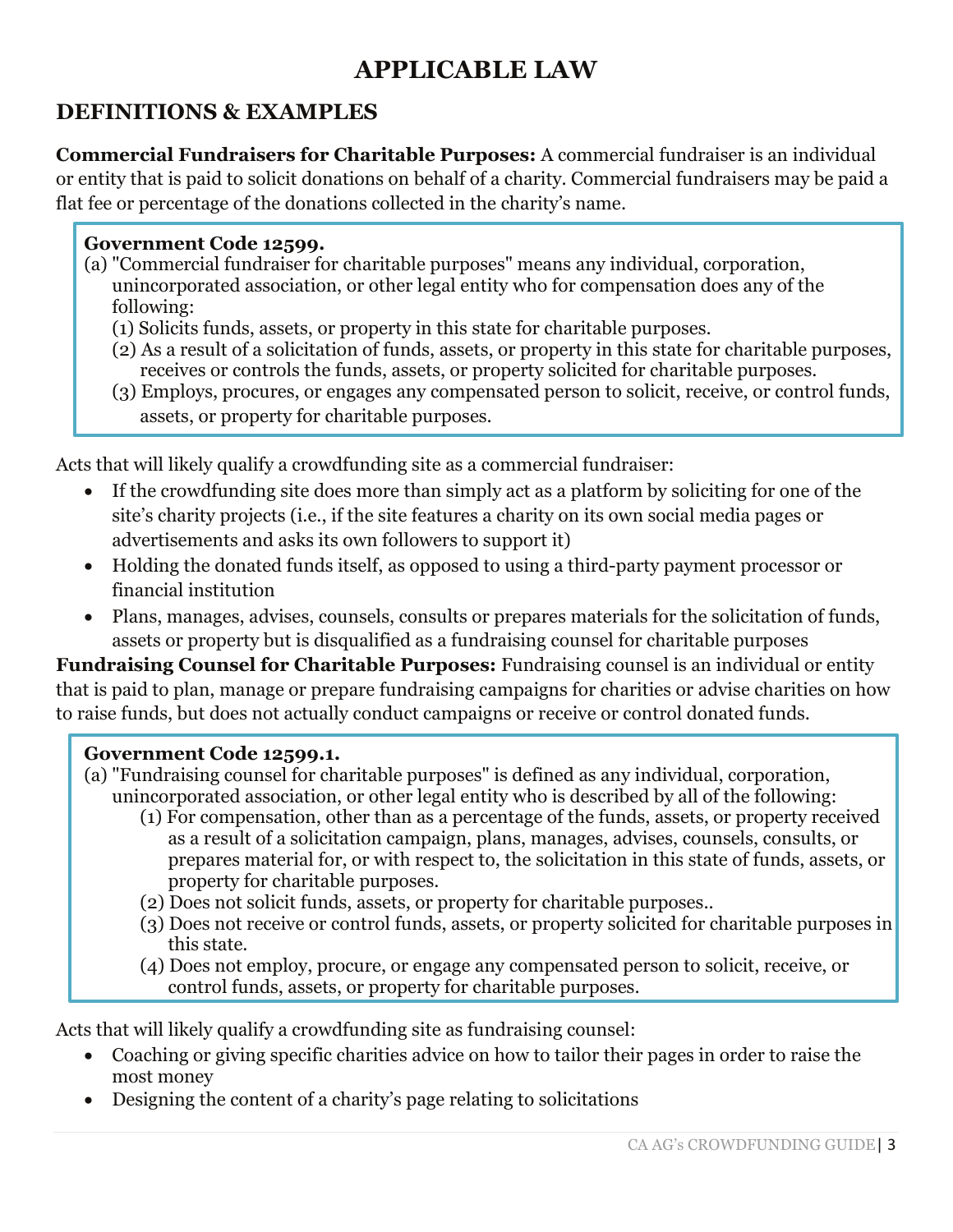# **REGISTRATION, REPORTING, & CONTRACTUAL REQUIREMENTS**

Government Code sections 12599 and 12599.1 require commercial fundraisers and fundraising counsel, respectively, to register with the Attorney General's Registry of Charitable Trusts and comply with all reporting requirements. Failure to comply with these registration and reporting requirements are grounds for an injunction and other civil remedies provided by law. These statutes also require commercial fundraisers and fundraising counsel to have contracts with every charity for which they are soliciting/counseling. These contracts must have very specific terms that are designed for the protection of the charities and charitable funds.

# **BEST PRACTICES**

### **CROWDFUNDING SITES**

- **Evaluate your business model with an eye toward compliance.** Review the applicable law and determine if you need to register. If your business qualifies as a commercial fundraiser or fundraising counsel, you must register. For registration forms and annual reports visit the Attorney General's website.
- **Ensure transparency with charities using your site.** If your site qualifies as a commercial fundraiser or fundraising counsel, inform the charities that are using your site. Commercial fundraisers are required to file annual reports with the Registry of Charitable Trusts detailing the expenses involved in their solicitation and reporting the net proceeds paid to the charities for which they solicited. Charity officials are required to approve and sign off on these annual reports. The failure to file these annual reports may lead to the revocation of the registration for both the charity and the commercial fundraiser.
- **Ensure transparency with donors using your site.** If your site provides fundraising opportunities to charities, as well as individuals and businesses, ensure the differences are clearly marked so that donors can do their own research and so that they will know what donations are tax-exempt.

#### **CHARITIES**

- **Ensure that you know what you're getting into.** Charities can be penalized for using unregistered fundraisers. Do your research and ask the sites if they are registered and if they should be. Never misrepresent the nature/purpose of your solicitation. (Gov Code, § 12599.6.)
- **Ensure transparency with your donors.** Do not make representations or imply that the charity will receive an amount greater than the actual net proceeds reasonably estimated by the charity for its use. (Gov Code, § 12599.6.) Be upfront and disclose how much of their donation will be kept by the crowdfunding site. Encourage donors to research your charity outside of the site so that they can learn more about your program.
- **Monitor crowdfunding sites even if you do not use one.** Monitor sites to ensure that no one is fundraising on your behalf without your permission.
- **Establish and exercise control over the fundraising activities.** Charities are required to establish and exercise control over fundraising activities conducted for its benefit, including approving written contracts and agreements, and ensuring that the fundraising activities are conducted without coercion. (Gov Code, § 12599.6.)